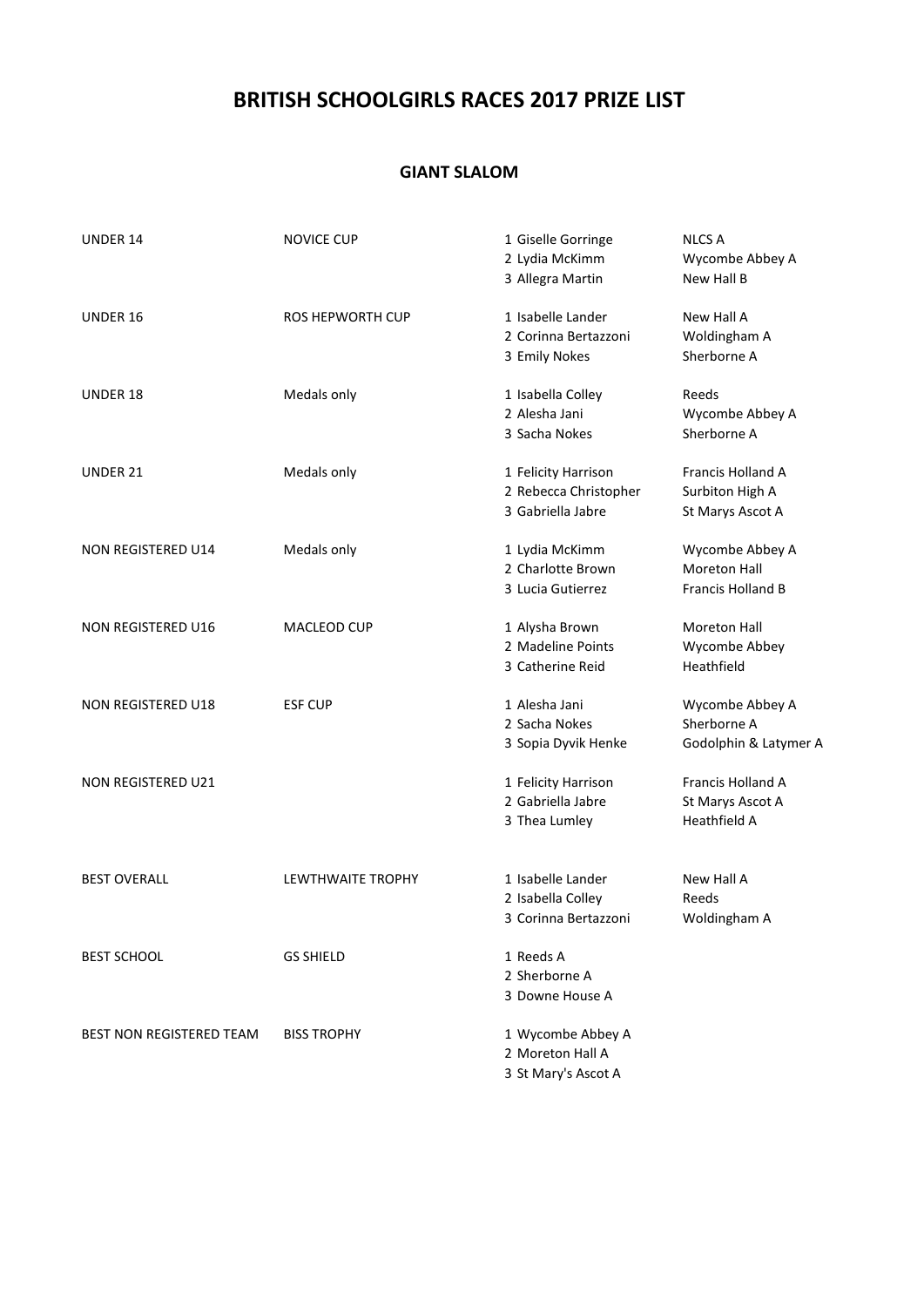## **SLALOM**

| <b>UNDER 14</b>           | <b>DOLPHIN CUP</b>        | 1 Alexa Elliff<br>2 Giselle Gorringe<br>3 Annie Shelley                | Ipswich High A<br><b>NLCS A</b><br>Ipswich High A              |
|---------------------------|---------------------------|------------------------------------------------------------------------|----------------------------------------------------------------|
| UNDER 16                  | LILLYWHITES CUP           | 1 Corinna Bertazzoni<br>2 Emiky Nokes<br>3 Miranda Drummond            | Woldingham A<br>Sherborne A<br>Downe House A                   |
| <b>UNDER 18</b>           | Medals only               | 1 Alexandra Lilllywhite<br>2 Brielle Smidt-Wallis<br>3 Isabella Colley | Reeds A<br>Surbiton High A<br>Reeds A                          |
| UNDER 21                  | Medals only               | 1 Gabrielle Jabre<br>2 Rebecca Christopher<br>3 Emily Downey           | St Mary's Ascot A<br>Surbiton High A<br>City of London girls a |
| <b>NON REGISTERED U14</b> | Medals only               | 1 Clementine Black<br>2 Lulu Halestrap<br>3 Lydia McKimm               | Downe House A<br>Downe House B<br>Wycombe Abbey A              |
| <b>NON REGISTERED U16</b> | <b>JUNIOR CUP</b>         | 1 Alysha Brown<br>2 Madeline Points<br>3 Lilyella Stevens              | Moreton Hall A<br>Wycombe Abbey A<br><b>NLCS B</b>             |
| NON REGISTERED U18        | <b>ESF CUP</b>            | 1 Antonia Durant<br>2 Sacha Nokes<br>3 Annecy Stevens                  | Ipswich High a<br>Sherborne High A<br><b>NLCS A</b>            |
| <b>NON REGISTERED U21</b> | Medals only               | 1 Gabrielle Jabre<br>2 Emily Downey<br>3 Thea Lumley                   | St Mary's Ascot<br>City of London Girls A<br>Heathfield A      |
| <b>BEST OVERALL</b>       | <b>ATALANTA CUP</b>       | 1 Alexa Elliff<br>2 Corinna Bertazzoni<br>3 Giselle Gorringe           | Ipswich High A<br>Woldingham A<br><b>NLCS A</b>                |
| <b>BEST SCHOOL</b>        | <b>SCGB CHALLENGE CUP</b> | 1 Ipswich High A<br>2 Downe House A<br>3 Reed A                        |                                                                |
| BEST NON REGISTERED TEAM  | <b>BISS TROPHY</b>        | 1 Moreton Hall A<br>2 Wycombe Abbey A<br>3 St Mary's Ascot A           |                                                                |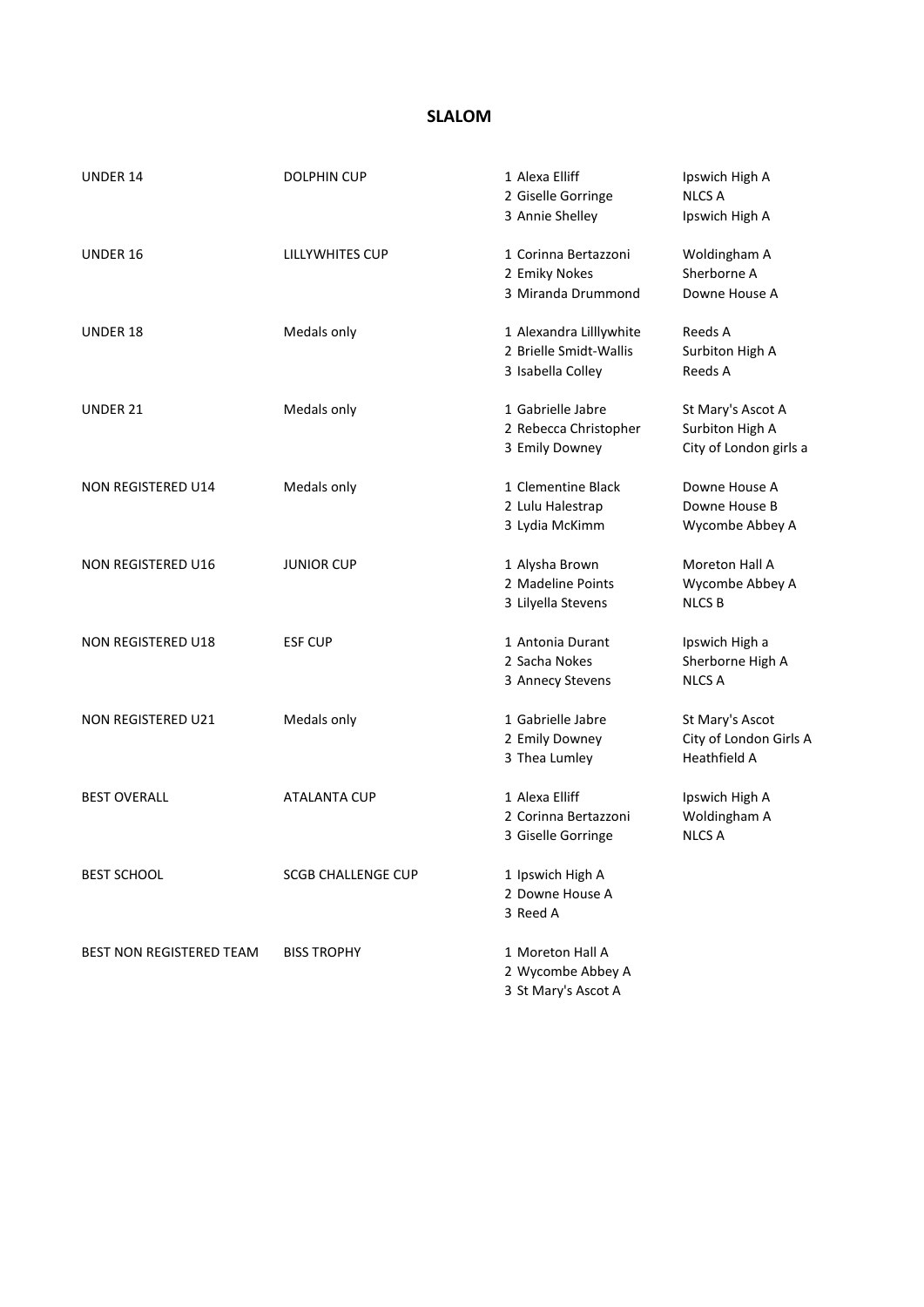### **COMBINED**

| UNDER 14                 | <b>ARGYLL CUP</b>                                                          | 1 Giselle Gorringe<br>2 Alleggra Martin<br>3 Annie Shelley   | <b>NLCS A</b><br>New Hall B<br>Ipswich High A               |
|--------------------------|----------------------------------------------------------------------------|--------------------------------------------------------------|-------------------------------------------------------------|
| UNDER 16                 | <b>LSC SALVER</b>                                                          | 1 Coriina Bertazzoni<br>2 Emily Nokes<br>3 Miranda Drummond  | Woldingham A<br>Sherborne A<br>Downe House A                |
| UNDER 18                 | <b>BRITISH CAR REGISTRATIONS</b>                                           | 1 Isabella Colley<br>2 Alexandra Lillywhite<br>3 Gussie Hyde | Reeds A<br>Reeds A<br>Surbitin High A                       |
| <b>UNDER 21</b>          | <b>ALLIANCE IN PARTNERSHIP</b>                                             | 1 Gabrielle Jabre<br>2 Rebecca Christopher<br>3 Thea Lumley  | St Mary's Ascot A<br>Surbiton High A<br><b>Heathfield A</b> |
| NON REGISTERED U14       | St LEONARDS TROPHY                                                         | 1 Lydia McKimm<br>2 Charlotte Brown<br>3 Lulu Halestrap      | Wycombe Abbey A<br>Moreton Hall A<br>Downe House B          |
| NON REGISTERED U16       | <b>CLUB DES SPORTS CUP</b>                                                 | 1 Alysha Brown<br>2 Madeline Points<br>3 Catharine Reid      | Moreton Hall A<br>Wycombe Abbey A<br><b>Heathfield A</b>    |
| NON REGISTERED U18       | <b>FLAINE CUP</b>                                                          | 1 Antonia Durant<br>2 Sacha Nokes<br>3 Hannah McLintock      | Ipswich High A<br>Sherborne A<br>St Mary's Calne A          |
| NON REGISTERED U21       | <b>GMA CUP</b><br><b>GRAND MASSIF ADVENTURE</b>                            | 1 Gabrielle Jabre<br>2 Thea Lumley<br>3 Emily Downey         | St Mary's Ascot A<br>Heathfield A<br>City of London Girls A |
| <b>BEST B TEAM</b>       | EVE ALCOTT SALVER<br><b>CHELSKI TROPHY</b>                                 | 1 Surbiton High B<br>2 New Hall B<br>3 Downe House B         |                                                             |
| <b>BEST OVERALL</b>      | <b>SIMS BOWL</b>                                                           | 1 Coriina Bertazzoni<br>2 Giselle Gorringe<br>3 Emily Nokes  | Woldingham A<br><b>NLCS A</b><br>Sherborne A                |
| BEST NON REGISTERED TEAM | LIBBY GREENACRE SALVER                                                     | 1 Moreton Hall A<br>2 Wycombe Abbey A<br>3 St Mary's Ascot A |                                                             |
| <b>BEST SCHOOL</b>       | <b>LEES JONES SALVER</b><br><b>LILLYWHITE TROPHY</b><br><b>GMA HELISKI</b> | 1 Reeds A                                                    |                                                             |
|                          |                                                                            | 2 Downe House A<br>3 Sherborne A                             |                                                             |